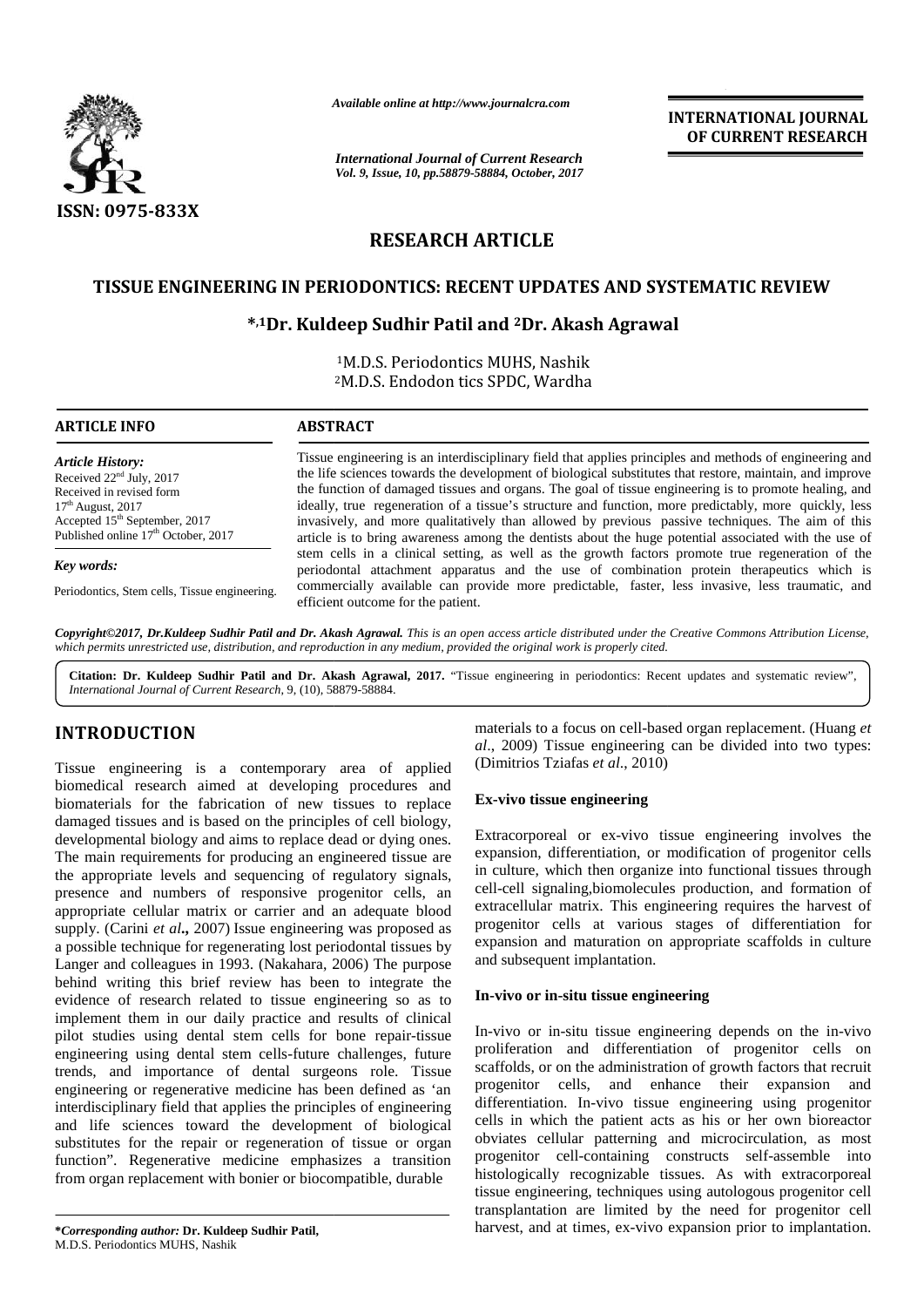This type of in-situ tissue engineering is designed to compensate for a deficiency in the numbers or function of progenitor cells, as may occur with previous irradiation, scarring, or compromised vascularity. When the in-vivo availability of progenitor cells is not a cause for concern, the use of growth factors or other external stimuli to recruit and stimulate proliferation and differentiation of progenitor cells *in vivo* is an attractive, but complicated, endeavour.

**Preclinical and clinical accomplishments of tissue engineering**

Another, widely used and relatively simple example of a conductive approach to tissue engineering is guided tissue regeneration. It is used to regenerate the periodontal supporting structures and uses a material barrier to create a protected compartment for selective wound healing (Mahmoud Torabinejad and Hadi Faras, 2012). (Figure 1 and 2)

#### **Inductive approaches**

# It can be categorized into four categories

The inductive approach activates cells situated close to the damaged or deficient tissue with specific signals. Urist first demonstrated that new bone could be formed at a no mineralizing site after implantation of powdered bone.



**Figure 1. Illustration depicting the three approaches to the engineering of a tissue conductive, inductive and cell transplantation**



**Figure 2. Illustration depicting the three approaches to the engineering of a tissue. (a) In conductive approaches, a scaffold can serve as a barrier controlling which cells can infiltrate the defect site and initiate repair. The barrier may be resorbed over time or removed surgically. (b) Inductive approaches can involve the release of bioactive molecules that bind only to specific host cells with receptors for the molecules. The desired cells migrate into the defect and begin to deposit new extracellular matrix. (c) Cells from a donor source are seeded directly onto a polymer scaffold in vitro, and the cell/scaffold construct is subsequently implanted into the defect site in the cell transplantation approach. The transplanted cells, along with host cells that migrate into the defect, repair the site with new tissue that is structurally and functionally integrated with the host tissue**

#### **Conductive (passive) approaches**

Conductive approaches utilize biomaterials in a passive manner to facilitate the growth or regenerative capacity of existing tissue. A dental implant is an example of a conductive (or passive) approach to tissue engineering. Today, implants are considered a standard treatment option, in conjunction with prosthetic rehabilitation, for replacing multiple and single teeth. This discovery led to the isolation of the active ingredients from the bone powder, the cloning of the genes encoding these proteins, and their now large scale production by a number of companies. These proteins, termed bone morphogenetic proteins or BMPS, have been used in many clinical trials, including in studies on no healing long bone fractures and periodontal tissue regeneration, and are presently in the earlyphase of FDA review. The identification of proteins that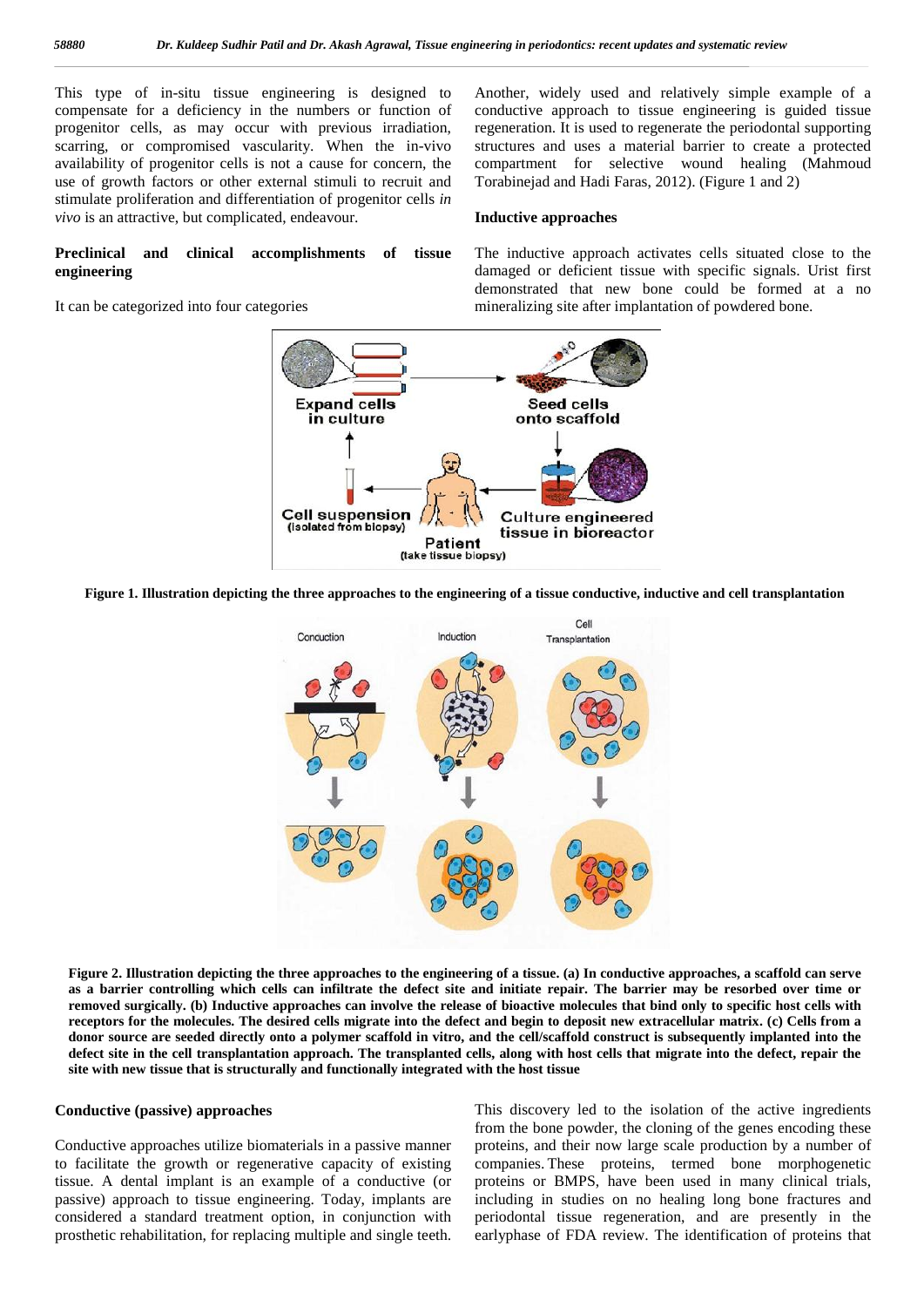promote new blood vessel formation, and their clinical application, followed closely the identification and use of the BMPS. Judah Folkman was the first to recognize that specific molecules regulate new blood vessel formation. Several such molecules are now known that either promote or inhibit this process. These have found several applications, including in the induction of new vessel formation to bypass blocked arteries. An alternative tissue-inductive approach involves placing specific extracellular matrix molecules on a scaffold support at the tissue site. These molecules will have the ability to direct the function of cells already present at that site and, therefore, to promote the formation of a desired tissue or structure. For example, a preparation of enamel proteins derived from pigs is used to promote new bone formation in periodontal defects. The Forsyth researchers induced the growth of small, recognizable tooth crowns within a period of 30 weeks from cells obtained from immature teeth of 6-month-old pigs seeded onto biodegradable polymer scaffolds and placed in a rat host. (Figure 1 and 2) For tissue induction to be successful clinically, it is critical to deliver the appropriate biologically active factors to the desired site at the appropriate dose and for the necessary time. Typically, many of these proteins have short half-lives in the body, yet they need to be present for an extended period to be effective. Up until now, clinicians and researchers have addressed these concerns by delivering extremely large doses of the protein at the sites of interest. More recently, the efforts have been to develop controlledrelease systems. A somewhat similar approach involves the delivery of a gene that encodes for the inductive factor, instead of delivering the protein itself. An unresolved issue in tissue engineering is whether multiple protein signals, perhaps presented in a specific sequence, may be necessary to develop fully functional tissues. (Kavitarani B Rudag, 2012)

#### **Cell transplantation**

Cell transplantation is an extremely attractive option when the inductive for a specific tissue factors are not known, when a large tissue mass or organ is needed, or when tissue replacement must be immediate. The greatest success in this area has been the development of a tissue-engineered skin equivalent. Skin is the first FDA approved tissue engineered products for clinical use. A similar approach has also been developed for replacement of oral mucosa. (K.M. *et al*., 2005) The designing of polymer scaffolds with the appropriate mechanical and derivative properties has allowed investigators to engineer new cartilaginous tissues in animal models with precisely defined sizes and shapes (e.g., nasal septum and ear), which makes this method potentially useful for craniofacial reconstruction. Two approaches are currently being studied for the development of vasculature to support the metabolic needs of the organs and for the integration of the engineered organ with the host. The first involves transplantation of endothelial cells on the scaffold with the tissue cells of interest. Transplanted endothelial cells can increase the vasculature in polymer scaffolds and integrate with growing host capillaries. The second approach uses localized delivery of inductive angiogenic factors at the site of the engineered tissue. Experiments on mice show that tooth rudiments can be formed in vitro cultures of nondental stem cells, and complete teeth and associated bone can be obtained when these rudiments are transferred to adult mice<sup>9</sup>. (Figure 1 and 2) Gene  $\frac{1}{2}$ therapy: However, gene transfers to well-differentiated cells arguably can be viewed as one way of engineering a tissue. In the clinical setting, gene transfer has been used in the treatment

of two children suffering from a severe combined immunodeficiency resulting from an inherited reduced production of the enzyme adenosine deaminase (ADA). These patients were treated with a procedure termed ex vivo gene therapy. In this method, the ADA gene was transferred to their lymphocytes in the laboratory and these modified cells were then reinfused into the patients. Both patients are alive today.

However, it is not possible to conclude that their survival was the result of gene transfer because conventional therapy was also administered along with the genetically modified cells. Hundreds of clinical research protocols have been approved worldwide for gene transfer in a wide range of conditions, including cystic fibrosis, muscular dystrophy, and numerous malignancies. The principal problem is the lack of adequate gene transfer vectors to deliver foreign genes to host cells. Most often modified viruses are used, but all common viruses have their drawbacks. There is considerable research activity taking place in this field. New vectors, both nonviral and viral, are being developed and are likely to offer many advantages over current gene delivery systems. It is reasonable to expect that clinical gene transfer therapy will be routine, as both primary and adjunctive therapy, within the next 10-20 years. (Darnell Kaigler *et al*., 2006) A stem cell is essentially the building block of the human body. The stem cells inside an embryo will eventually give rise to every cell, organ and tissue in the foetus's body. Unlike a regular cell, which can only replicate to create more of its own kind of cell, a stem cell is pluripotent. When it divides, it can make any one of the 220 different cells in the human body. Use of the term *"Stem cell"* dates back at least to William Sedgwick, who used it to describe the regenerative properties of plants in 1886.All tissues originate from stem cells. A stem cell is commonly defined as a cell that has the ability to continuously divide and produce progeny cells that differentiate (develop) into various other types of cells or tissues. (Bramnemark *et al*., 1969) Stem cells are commonly defined as either embryonic/fetal or adult/postnatal. The reason why it is important to distinguish between embryonic and postnatal stem cells is because these cells have a different potential for developing into various specialized cells (i.e. plasticity). Researchers have traditionally found the plasticity of embryonic stem cells to be much greater than that of postnatal stem cells. The plasticity of the stem cell defines its ability to produce cells of different tissues. Stem cells are also commonly subdivided into totipotent or all competent, pluripotent, and multipotent categories according to their plasticity. (Bramnemark *et al*., 1969)

#### **Classification of stem cells**

Stem cells can typically be divided into four types:

- **Embryonic stem cells** Stem cells taken from human embryos
- **Fetal stem cells** Stem cells taken from aborted fetal tissue
- **Umbilical stem cells** Stem cells take from umbilical cords
- Adult stem cells Stem cells taken from adult tissue

Morphogens are extracellular secreted signals governing morphogenesis during epithelial-mesenchymal interactions. Growth factors are proteins that bind to receptors on the cell and induce cellular proliferation and/or differentiation. Many growth factors are quite versatile, stimulating cellular division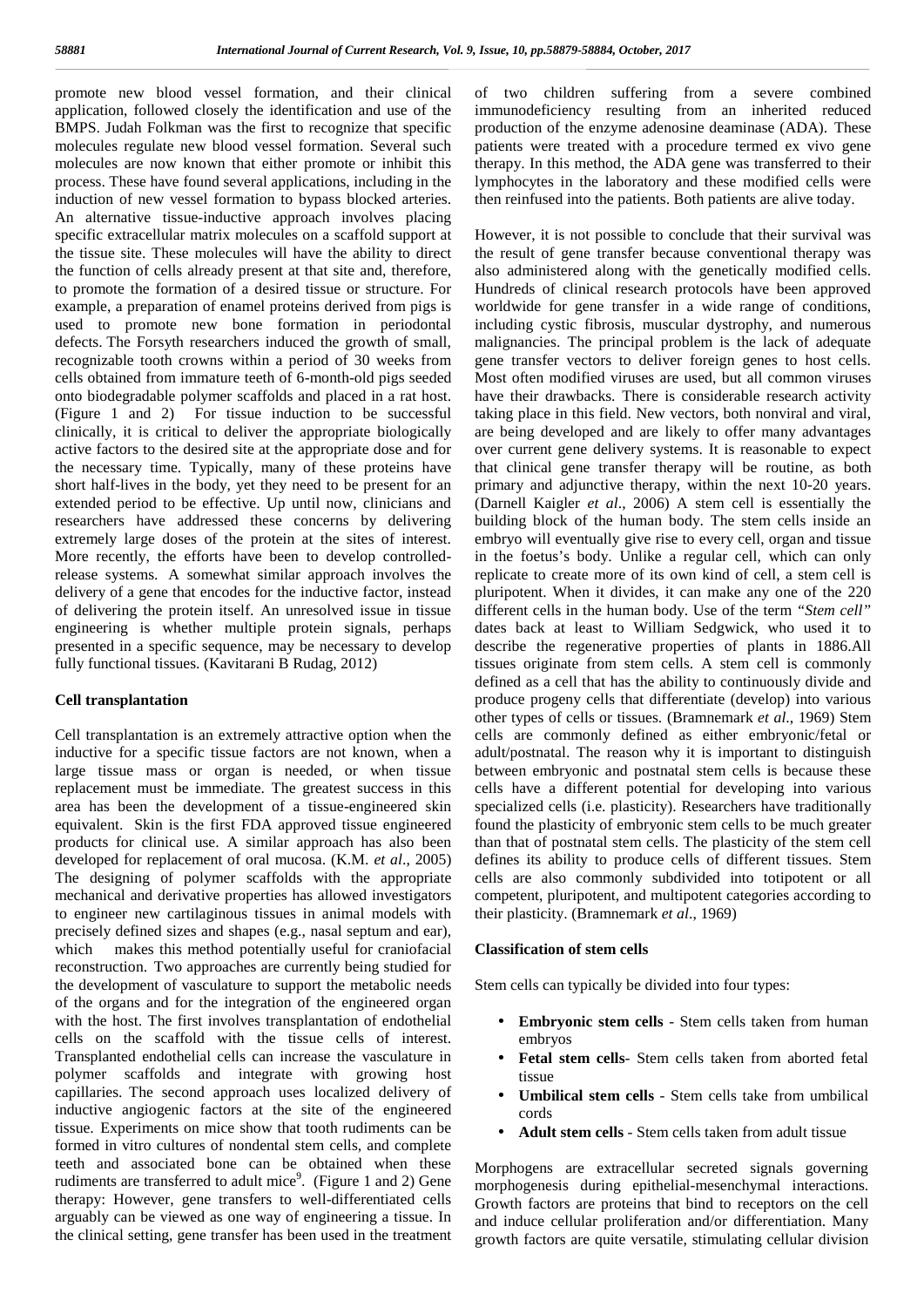in numerous cell types, while others are more cell-specific. Currently, a variety of growth factors have been identified, with specific functions that can be used as part of stem cell and tissue engineering therapies. Many growth factors can be used to control stem cell activity, such as by increasing the rate of proliferation, inducing differentiation of the cells into another tissue type, or stimulating stem cells to synthesize and secrete mineralized matrix The regeneration of most tissues usually requires the expression of various growth factors, whose effects may be mitogenic, chemotactic, morphogenic, or apoptotic depending on the cell type to which the growth factor is exposed, the growth factor concentration, and the presence of other growth factors. The morphogenetic signaling networks include the five major classes (embryonic tooth development) Tumor necrotic factor (TNF) families: These families exhibit redundant and reiterative signaling, each with distinct temporal and spatial expression during initiation, patterning formation and morphogenesis, and cytodifferentiation. Although five distinct families of morphogens are involved in embryonic tooth development, BMPs appear to be sufficient for tooth regeneration in adults. BMP family members are sequentially and repeatedly involved in embryonic tooth development. (Francisco Banchs and Martin Trope, 2004) A wide variety of growth factors have been considered for dental and orthopedic applications. Polypeptides such as platelet-derived growth factor have been shown to play an important role in wound healing. Much attention has been directed toward investigations of biomaterials for the delivery of bone morphogenetic protein to treat defects in bone: tricalcium phosphate, collagen, and hydroxyapatite ceramic. It is important, however, to consider that the biomaterial used to localize the soluble regulator at the implant site, also needs the properties of a matrix material compatible with the functional needs of a scaffold into which the tissue will regenerate. The biochemical stimulation of tissue regeneration requires the development of delivery systems that are able to deliver growth factors at an appropriate rate, in a proper dose, for an adequate length of time, and that will also provide appropriate scaffolding for cellular ingrowth and proliferation. The interactions of biomolecules in the control of tissue growth and development have yet to be fully elucidated. (Cell cycle. wikipedia, free encyclopedia.www.google.com)

#### **Scaffold materials**

The primary function of the scaffold in tissue engineering is to provide a template to introduce the progenitor stem cells to the specific site of interest and to provide interim mechanical stability for tissue growth and integration. Additional requirements of the scaffold include the following:

- Provide a space to host cells a three-dimensional (3D) structure is required
- Has the ability to transfer nutrients to the cells and remove their waste without adverse effects on the cells
- Should be biodegradable  $-$  at a rate comparable to extracellular matrix production
- Should be biocompatible
- Should be non-toxic
- Should be easy to manufacture

The role of the scaffold in tissue engineering is to provide a matrix of special configuration on which seeded cells may grow to produce the desired tissue or organ. Biomaterials used as scaffolds are broadly classified into two categories –

naturally derived and synthetic. Advantages of naturally derived scaffolds include the ability to support cellular invasion and proliferation. Synthetic materials offers ease of processing and mechanical strength. Biomaterials can also be divided into ceramics and polymers. These biomaterials may be produced into solid blocks, porous sponges or foams or hydrogels. Over the last decade there has been significant interest in biocompatible biodegradable scaffold materials including synthetic biodegradable polymers. (Huang, 2009)

#### **Clinical applications of tissue engineering concepts**

#### **Guided tissue regeneration**

Nyman and Karring in the 1982 were the first ones to have proposed the use of guided tissue regeneration for periodontal regeneration, which marked the evolution of periodontal regeneration technologies using tissue engineering.

#### **Protein based approaches (Murakami** *et al***., 2003; Nevins** *et al***., 2003)**

The use of growth and differentiation factors evolved tissue engineering to its next level and has been the most popular tissue engineering approach for regeneration of periodontal tissues. Several growth factors have been used including Transforming growth factor, Bone morphogenetic proteins (super family members); Basic fibroblast growth factor and Platelet derived growth factor.

#### **Enamel matrix derivative**

The rationale for the clinical use of enamel matrix derivative is the observation that enamel matrix proteins are deposited onto the surfaces of developing tooth roots before cementum formation. (Gestrelius *et al*., 1997) Enamel Matrix Protein (EMPs) are commercially available as Emdogain which have been known to effect periodontal regeneration. Recent data from a systematic review indicates that biologically EMPs cause an increase in cell attachment of epithelial cells, gingival fibroblasts, and PDL fibroblasts.

#### **Platelet rich plasma**

Since physiologic concentrations of growth factors may not be sufficient to stimulate local bone formation, the use of exogenous growth factors to supplement endogenous biological mediators has been explored. (Okuda *et al*., 2003)

#### **Role of rhbmp-2 in periodontal regeneration**

The identification and development of recombinant human bone morphogenetic protein-2 (rhBMP-2) has lead to the commercial availability for the first time of an osteoinductive autograft replacement (INFUSE® Bone Graft). rhBMP-2 is a homodimeric protein consisting of two BMP-2 protein subunits. Studies provide an important insight that space provision appears critical to draw clinically significant benefits from a BMP construct.

• rhBMP 2 has been combined with ACS atellocollagen sponge (ACS) (McKay *et al*., 2007)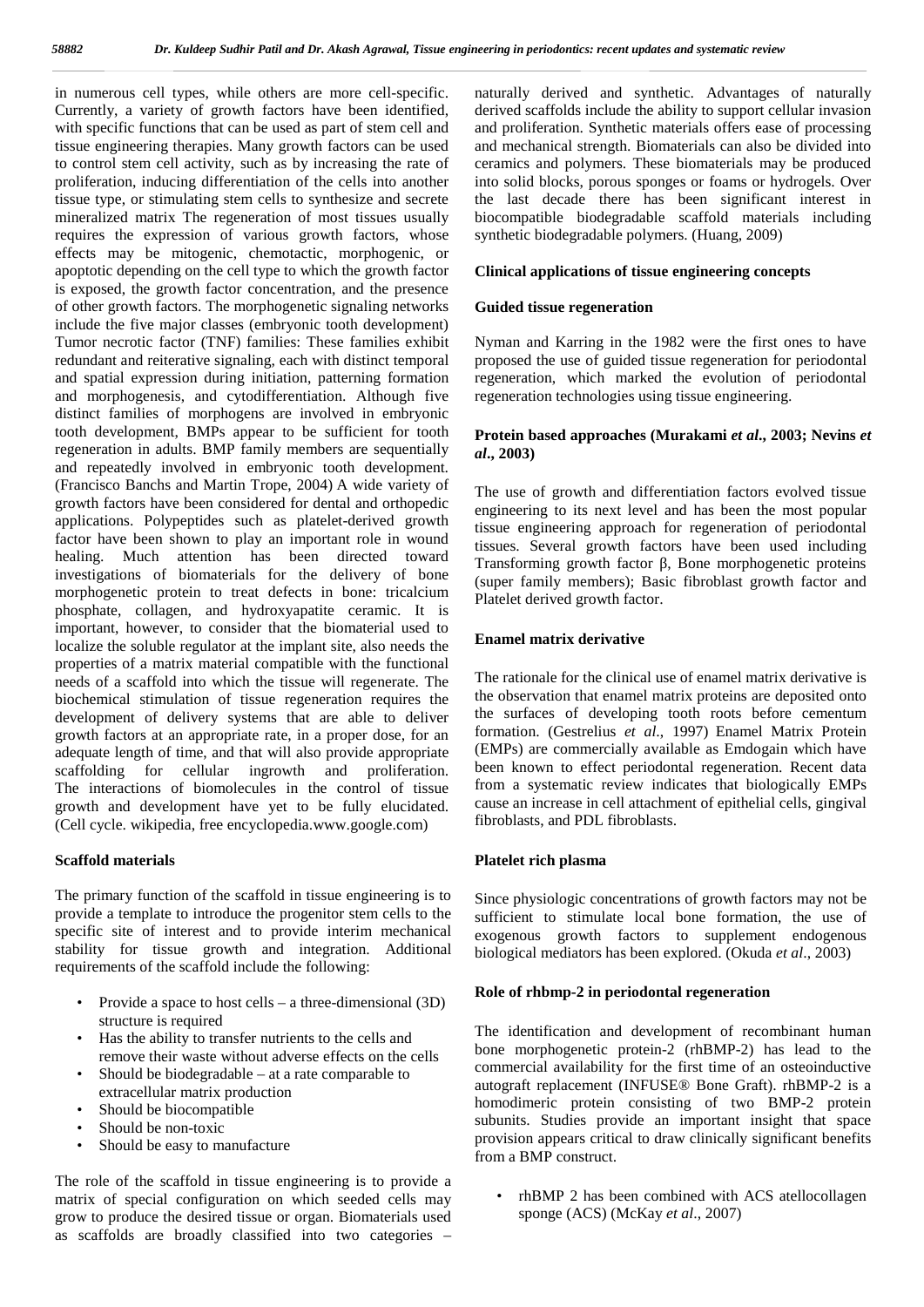- rhBMP2 has also been used in a DFDBA/fibrin clot carrier (Sigurdsson *et al*., 2001)
- rhBMP2 and calcium phosphate cement matrix (Seeherman *et al*., 2006)

Hanisch O Tatakis reported that rhBMP-2/ACS at 1.5 mg/cc, INFUSE® Bone Graft, induced significant bone formation suitable for implant placement. Additional clinical studies are needed to evaluate rhBMP2 in combination with other materials for further potential applications.

## **Cell based approaches**

Cell transplantation using autologous cells is expected to play a central clinical role in the future. Dental cell seeding attempts have attempted to regenerate the periodontal tissues since 1990s. Attempts have been made to create the target tissue in the laboratory by culturing and proliferating mesenchymal cells together with scaffolds, before transplanting them into the body**.** Huang and Zhang have set forward a hypothesis of transplanting PDL cell obtained from the periodontium of autogenous extracted teeth, such as the third molar and premolar for orthodontic purposes sheets when cultured using the cell sheet engineering approach into the implant beds before inserting the implants. (Huang and Zhang, 2010)

### **Gene delivery based approaches**

Numerous tissue regeneration studies have investigated various gene delivery techniques. These techniques involve a gene encoding a therapeutic protein being introduced into the cells which can then express the target protein. This technique avoids the problems associated with the protein delivery method by maintaining constant protein levels at the site of the defect. (Huang and Zhang, 2010)

#### **Challenges ahead**

- 1. Structural and functional complexity of the periodontium The fact that more than one tissue must be reconstructed, namely alveolar bone, periodontal ligament, root cementum, and gingiva, makes it much more difficult to find both the right combination and the doses of growth factors.
- 2. To overcome the rapid clearance of growth factors, a carrier system must be found that stores and releases the growth factors over a longer period of time so that their resident time is prolonged. Although many carrier systems have been tested, none of them appears to be ideal.
- 3. While high developmental and therapeutic costs appear justified for severe skeletal conditions such as non unions, open fractures, spinal fusion, and large bone defects, for example in the mandible, the same cannot necessarily be said for relatively small and non-lifethreatening periodontal defects where preventive and maintenance measures are still mandatory.

#### **Acknowledgement**

I Dr Kuldeep Sudhir Patil have done this work with my Co – Author Dr.Akash Agrawal a big thanks to him in contributing and special thanks to my Mom for moral support.

## **REFERENCES**

- Anil Dhingra and Shalya Raj, 2011. Tissue Engineering In Endodontics. International *Journal of Clinical Dental Science*, 72-76.
- Bramnemark, P. *et al*. 1969. Intraosseous anchorage of dental prosthesis- experimental studies. Scand. *J. Plast. Reconst. Surg.*; 3:85-95.
- Cell cycle. Wikipedia, free encyclopedia.www.google.com
- Darnell Kaigler *et al*.2006. Tissue engineering on dentistry. *J. of endodontic education* 65(5): 456-62.
- Dimitrios Tziafas *et al*. 2010. Differtiation potential of dental papilla, Dental pulp, and Apical papilla Progenitor Cells. *Journal of Endodontics*; 35(5): 782-79.
- Carini F. *et al*. 2007. Tissue Engineering and Mesenchymal Stem Cells: Experimental Protocol for Periodontal Regeneration. *OP Balk J Stom*; (11):84-95.
- Francisco Banchs and Martin Trope, 2004. Revascularization of Immature Permanent Teeth with Apical Periodontitis: New Treatment Protocol. *American Association of Endodontists*, 30(4).
- Gestrelius, S, Andersson, C, Lidström, D, Hammarström, L. and Somerman, M. 1997. In vitro studies on periodontal ligament cells and enamel matrix derivative. *J Clin Periodontol*., 24:685-92.
- Huang, G.T, Gronthos, S. and Shi, S. 2009. Mesenchymal stem cells derived from dental tissues v/s those from other sources: their biology and role in regenerative medicine*. JRes.*; 88(9):792-806.
- Huang, S.Y. and Zhang, D.S. 2010. Periodontal ligament cell sheet engineering: A new possible strategy to promote periodontal regeneration of dental implants. *Dent Hypothesis*; 1:23-30.
- Huang**,** J. 2009. Mesenchymal stem cell derived from dental tissues v/s those from other sources; their biology and role in regenerative medicine. *Journal of Dental Research*, 88(9): 792-806.
- K.M. *et al*. 2005. Topics in Tissue engineering. Vol.2.; Chapter11.
- Kavitarani B Rudag. 2012. One-step apexification in immature tooth using grey mineral trioxide aggregate as an apical barrier and Autologus platelet rich fibrin membrane as an internal matrix. *Conserv Dent.*,15(2): 196–199
- Mahmoud Torabinejad and Hadi Faras, 2012. A Clinical and Histological Report of a Tooth with an Open Apex Treated with Regenerative Endodontics Using Platelet-rich Plasma. *Journal of Endodontics*, 38(6):854-68.
- McKay, W.F, Peckham, S.M. and Badura, J.M. 2007. A comprehensive clinical review of recombinant human bone morphogenetic protein-2 (INFUSE® Bone Graft). *Int Orthop*; 31:729-34.
- Murakami S, Takayama S, Kitamura M, Shimabukuro Y, Yanagi K, Ikezawa K. *et al*. 2003. Recombinant human basic fibroblast growth factor stimulates periodontal regeneration in class II furcation defects created in beagle dogs. *J Periodontol Res*; 38:97-3.
- Nakahara T. 2006. A review of new developments in tissue engineering therapy for periodontitis. *Dent Clin North Am*; 50:265-6.
- Nevins, M, Camelo, M, Nevins, M. L, Schenk, R. K. and Lynch, S.E. 2003. Periodontal regeneration in humans using recombinant human platelet derived growth factor BB and allogeneic bone. *J Periodontol*; 74:1282-92.
- Okuda K, Kawase T, Momose M, Murata M, Saito Y, Suzuki H, *et al*. 2003. Platelet rich plasma contains high levels of